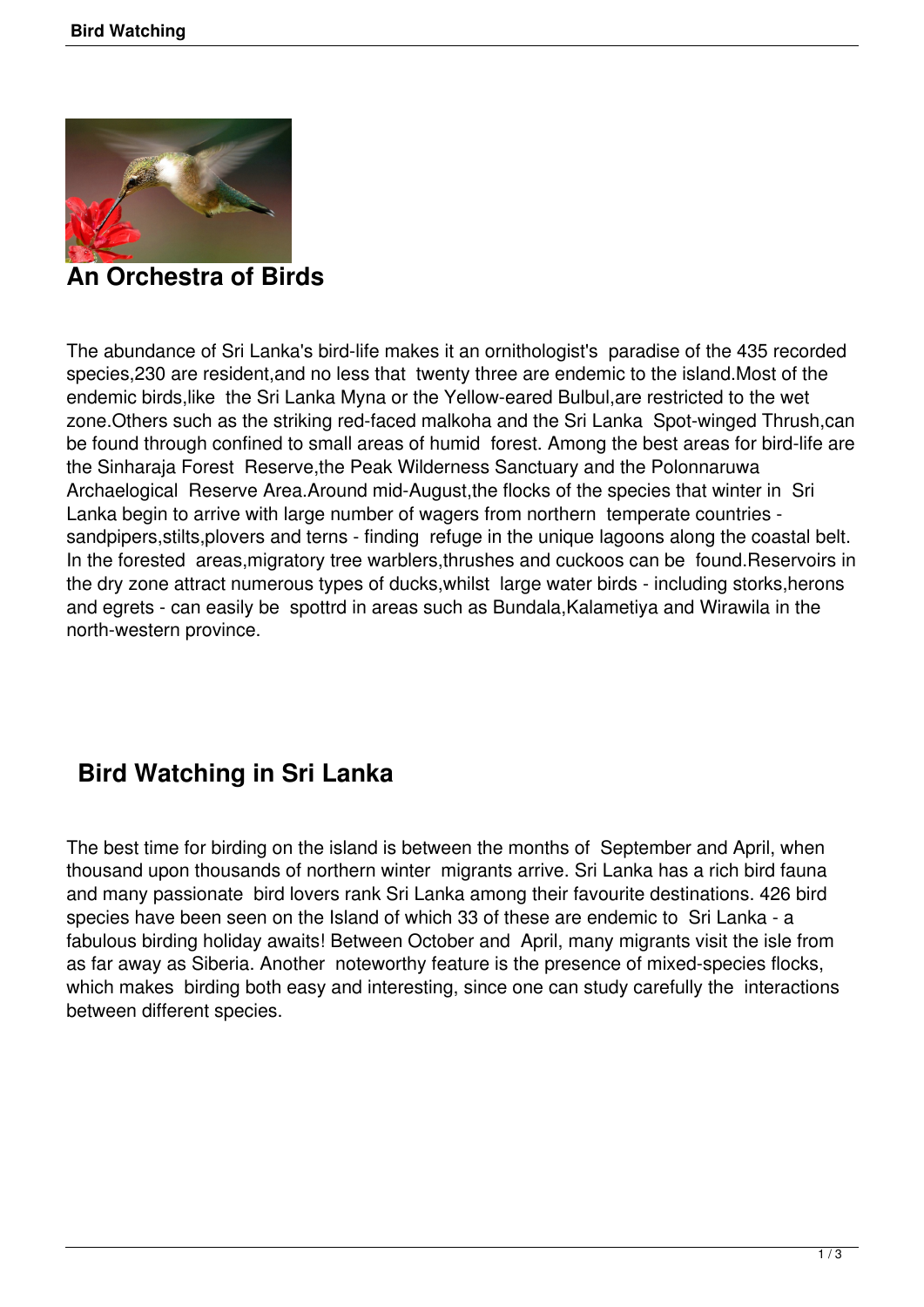# **How This Holiday Makes a Difference**

The aim of this tour is to provide a natural package of birding without the use of undesirable and harmful methods such as audio play backs, which are detrimental to both the community of rare birds and tourist industry in the long run. We do not promote commercial sales aimed at tourists, rather we ensure that our rates are reasonable, and some of money you spend will directly and positively affect people at village level. We seek to improve the lives of the people who affect & conserve the birding habitats by buying products and service of local guiding etc. If the visitor decides to have no meat products (to avoid health risks & other reasons), we make sure that he gets quality organic vegetarian dishes. You are provided with a separate driver and a separate specialized birding tour leader for the whole tour who are most experienced birders and trekkers.



## **Some locations that we offer Kaudulla national park**

Sri Lanka 's newest national park, wildlife reserve and eco tourism attraction. Situated around the ancient Kaudulla tank, the national park provides a 6656 hectare elephant corridor, only 6 km from off the main Habarana – Trincomalee road.

### **Kumana national park (Yala East)**

Located in the southeast corner of Sri Lanka , the 18,149 hectare KUMANA (YALA EAST) NATIONAL PARK is a well-known eco tourism attraction and bird sanctuary where a multitude of birds breed and roost.